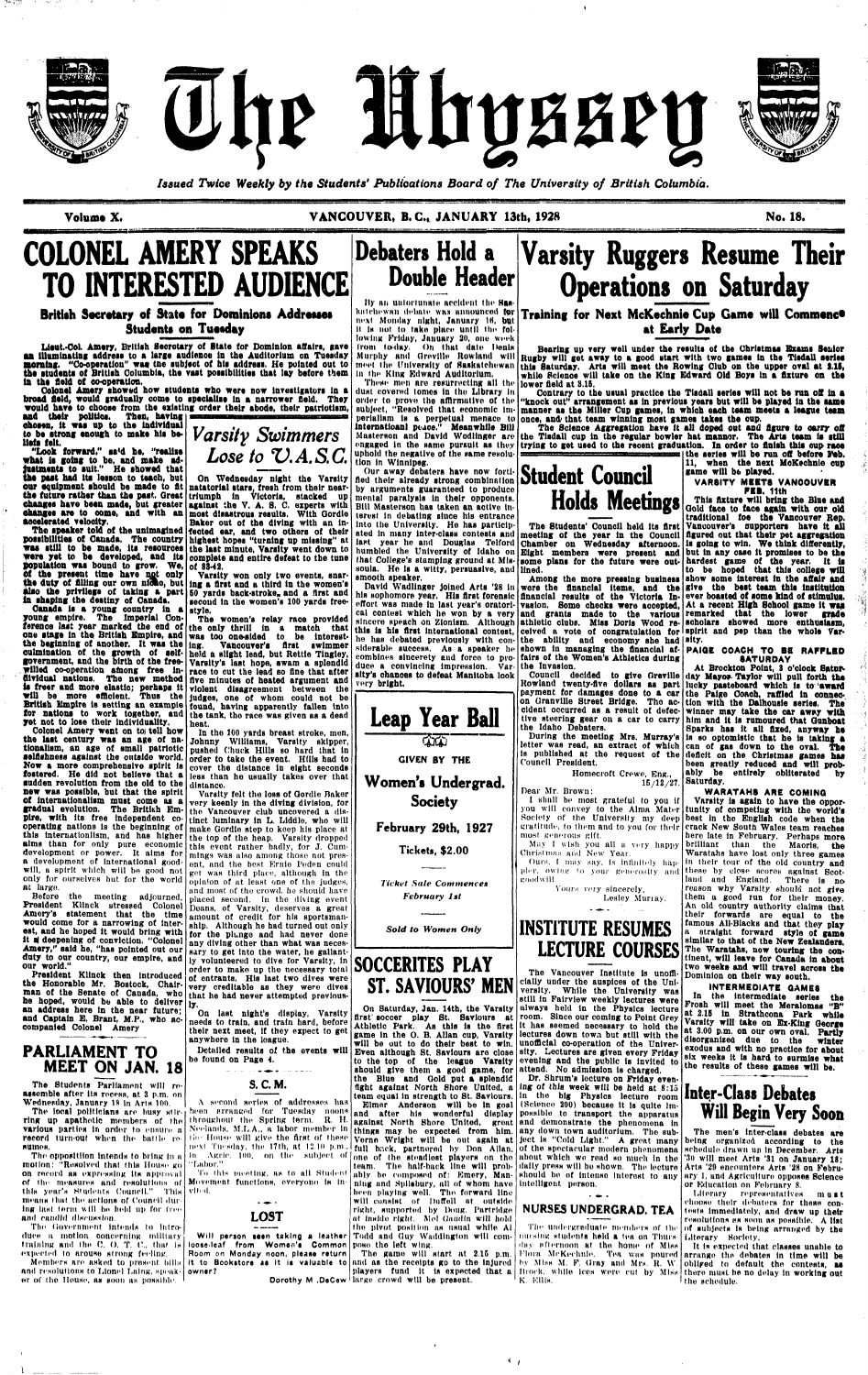#### **T H E UBYSSE Y JANUARY 13TH, 1928**

## **(Slj? Mfojaainj**

**(Member of Pacific Inter-Collegiate Press Association). Issued every Tuesday and Friday by the Student Publications Board of the University of British Columbia, West Point Orey.**  Phone: Point Qrey 1484

**Chief Reporter—M. Desbrisay**  Literary Editor: Laurence Meredith

**Mail Subscriptions rate: \$3, per year. Advertising rates on application. EDITOR-IN-CHIEF-Jean Tolmie.** 

**Editorial Staff** 

**Senior Editors—Francis Pllkington and Oeorge Davidson Assoolate Editors—M. Chrlstlson, Bruce Carrick and Stewart Reid P. I. P. A. Editor—Mamie Moloney Feature Editor—Roderick A, Pllkington** 

**Sport Editor—Irvine Keenleyside** 

**Business Staff** 

**Business Manager—Bev. Patrick. Advertising Manager—Ralph James Circulation Manager-Allan Lloyd-Jones Business Assistants—Alan Chandler and Ralph Brown Idltors-for-the-lssut:** 

Senior-Geo. Davidson; Associates--May Christison, Stewart Reid

#### **INTERCOLLEGIATE SPORT**

**Tho recent activities in athletics between Varsity tennis and other organisations representing botli colleges and cities, deserve some comment by virtue of their work in adding to the renown of the University. In some respects athletics during the past few months has made notable strides both in the number and importance of the major contests in which the various clubs havo participated. More of a like nature are yet in sight nnd will in all probability prove quite as noteworthy as those that have already passed.** 

**As we are at the present moment approximately at tho mid-way point in the University year it is quite fitting that wo stop for a**  moment and compare what has gone before with what is still to come. The two main events of the past term have been without **doubt the visit of Dalhousie, and the Rough-Riders series, the one in English, the other in Canadian Rugby. The former, series may be safely said to represent the Canadian Intercollegiate English Rugby championship if not the Dominion championship over all; and regardless of the outcome, the very fact that such a series was played and that our University was represented therein, speaks volumes tor**  the condition of athletics here. It is a regrettable fact that the support at the games was not sufficient to cover expenses but the situation is by no means as bad as at first reported and should come out *| Talmud*— **.all right in the end.** 

**The same is true of the Canadian Rugby series for the championship of Western Canada in which Varsity boys participated. Regardtabs of the faot that they were beaten in both games, nevertheless they achieved success in a matter of equal importance, that of assisting materially to establish the University aa a sporting centre of high calibre and undoubted prestige.** 

**Not only in these two games but also in others less notable, has progress also been shown. Chief among these was the recent. basket-Mil game staged at Seattle between the Senior A boys and the Washington first string team.** The improvement shown over last **year's games was indeed surprising, and by this game and the return one, to be staged here in the near future, friendly relations with Washington will undoubtedly be strengthened.** 

**We are speaking of the general run of students who drift consciously or unconsciously, till the last two frantic weeks of the term. If those who do this could realize what a very little effort it takes to keep up they would not allow their work to accu**mulate and reach impossible proportions at the end of the term.

**Besides this game with Washington at least one other important sporting event is in store for students in the coming term. This is the. tussle with the world famous Waratahs, a game which is likely to be remembered along with the Maori visit as one of the outstand**ing events of the sporting calendar in years. Other contests of importance that are in prospect include the swimming team's trip to **portance that are in prospect include the swimming team's trip to anff and possibly a trip of the Senior A Girls Basketball team to Bdmonton. Track may be counted on to contribute one or two intercollegiate meets. It is regrettable that the Western Canada Intercollegiate Tennis Tournament had to be dropped from the list of activities, but because of financial reasons it is probable** 

It is very easy for students to keep a reasonable check on their **work. Everyone realizes when he is slipping back. Though the classes are very large every professor has a fairly accurate knowledge of the progress of his individual students. The intelligence and effort required to keep one's work up to tho average standard is not particularly great. If every student had tho will power to exert himself even to this degree we would not havo the disgraceful list of failures with which we aro now faced.** 

An important meeting of the execu**tive of La Cnnadlonne will be held Saturday noon. All membera please endeavour to be present. Meet at the Musical Society Notice Board.** 

All photographs for the "Annual" must bs taken Immediately at Bridgman's Studio. White-ups are due at the An-

**that such steps could not be taken under any consideration.** 

**We have then reviewed the high lights of the past term in athletics and the outstanding events that fire being planned for the**  coming term. A mere glance will reveal the fact that this program**me covers practically every branch of sport and so is proof of a generally healthy condition in all major organizations concerned. The main purpose of intercollegiate and inter-city association is to establish ourselves in the minds of others and to promote more inti**mate associations, especially between colleges. The sporting pro**gramme of this year in the diversity and excellence of its work in this line has succeeded admirably.** 

#### **THE CHRISTMAS EXODUS**

**The number of failures among first, second and even third year students this year leads us to reflect that there is something wrong either with the standard of examinations or with the method of preparing for them. While it is probably true that the standards are being raised every year, this is not the sole reason for the large number of Christmas graduates.** 

**The real reason lies in the fact that very few students know how** *td* **study properly. Almost without exception every student in this University has the requisite ability to make a pass. It is a rare student who cannot make fifty per cent, in any subject if his efforts are turned in the right direction.** 

**The first fault is cramming. We hesitate to mention a subject whioh has received so much unfavourable comment. Procrastination, the universal human fault, seems to be the pet sin of college students. The vague but confident hope that somehow one will be**  able to do the whole year's work in the last two weeks, leads one **Mile, Emile, 1862 from one day of friendly idleness to the next.** 

**Nor are extra-curricular activities to blame for cramming and low standards. To be sure there is far too much emphasis placed upon them, too much hero worship on the part of tho easily-swayed mass of students of the "good follows," the versatile individual who Male, Bmlle, 1862 sacrifices his time, his studies and his marks in the glorious cause of the Alma Mater and "college spirit" nnd (let it be remembered), for his own glory.** 

**There are many who hide behind this barricade of student activities, a will power insuffioient to do a decent amount of work. It is not of these we are speaking. They know<sup>1</sup> as well as we do that there is no executive position, or no collection of executive positions whose**  $\mathbf{v}_{\text{an}}$  **horen, Carl Clinton, 1880 duties' are too exacting to prevent a little exertion of intelligence.** 

**All this of course has the contemptible familiarity of a worn**  out garment and we realize with a sigh that it will be equally des**pised. However, it is none the less true for all that, and though it may earn for us the epithet of a Pausanuis we will have our say.** 

#### **LA CANAPIENNE**



nual Office, Auditorium 204, not later than January 31.

## **New Books at the Library**

- **Gietton, Bichard Henry, 1874— A modern history of the English**
- **people. MacMluan, William Duncan, 1871— Statics and the dynamics of particlo.**
- 
- **Selections, English. Van Doren, Oarl Clinton, 1886—**
- **The American novel. Boot, ttalph Eugene, 1870—**
- **The mathematics of engineering.**  Wilhelm II., German emperor, 1859-
- **Comparative history, 1878-1914. ikalwelt, August, Karl friadrloa, 1879—**
- Die deutsche kriegsernahrungs**wirtschaft.**
- **TomUnson, H. M., 1873—**
- **Under tho red ensign. Oreenough, James Bradstreet, 1863-**
- **1901— Words and their ways in English**
- **speech. Hammond, Melvin Ormond, 1876—**
- **Canadian footprints. Collar, Oeorge—**
- **School management and methods of instruction.**
- **Clayton, Philip Thomas Byard— Talcs of Talbot house In Poper-**
- **inge . . . Baron, Barclay-**
- **Half tho battle.**
- **Crane, Theodore, 1886—**
- Concrete building construction. **Ball, Eleanor, 1902— Independenre for the Philippines.**

**Cameron, Edward Herbert, 1875—**  Educational psychology. Reisner, Edward Hartman, 1885-Historical foundations of modern education. **Erlkson, Henry Anton, 1889—**  Elements of mechanics. **Hamilton, Otto Templar, 1883— Tho courts of curriculum. Thomas, Evan Edward, 1884— Tho ethical basis of realty. Tlmbs, John, 1801-1875— The romance of London. Dumont-Wllden, L.— Le portrait en France. Wallace, William Stewart, 1884— Tho growth of Canadian national footing. Taylor, Alfred Edward, 1869— David Hume and the miraculous. Nelson, Ernesto, 1873— Las bibliotocas en los Estados Unidos. Oomstock, John Henry— Tho elements of insect anatomy. Mongredien, Augustus, 1807-1888— History of tho free-trade movement, England. Greenwood, Granville Oeorge, 1860— Tho vindicators of Shakespoare. Moorhouse, Herbert Joseph, 1882— Deep furrows. New South Wales Geological Survey— Goology and mineral resources of tho southern coal-field.**  L'art religioux de la fin du moyen **nge> on Franco. Male, Entile, 1862—**  L'art religieux du xii e siècle en **Franco.,**  L'art religieux du xiii e siècle en **France., rInlay, James Ralph, 1869— Method of admluistoring leases of iron-ore deposits belonging to the** 

**state of Minnesota. Roberts, Helen H.~ Van Doren, Carl Clinton, 1885— The American Girl.** 

#### **MATHEMATICS CLUB**

**Tho first moeting of the Mathematics Club wilt bo held next Thursday, January 19, at 12.15, In Arts 204. Mr. Gordon Patten, Arts '27, will address tho meeting. Mr. Patten's previous talks have all been Interesting and well-prepared, and the same Is promised of this one. It is particularly asked that students in the second and third yoars, who are interested in Mathematics, attend these meetings.** 

#### **SOCIAL SCIENCE CLUB**

**A meeting of the Sociay Science Club will be held on Monday, January 16, at the home of Mr. Oberg, 3639 2nd Ave. West, at 8 p.m. Mrs. Norman Gold will speak on Medical Economists. All members are expected to attend.** 

**MARK** 

ping

*EXTRA!* 

**We have just received our 1928**  Tennis **Rackets** 

**NEW Models. Good Weight end Belanee. EXCELLENT Stringing. REASONABLE Prices I**  *Buy Your Racket Early* 



*\eJ?.ty,d; /liiVJonq -Y-f&o*  # / oi c <-N<>n" /iiviii i • **424 Hastings Street. W. I PHONt, SET. B4TS**